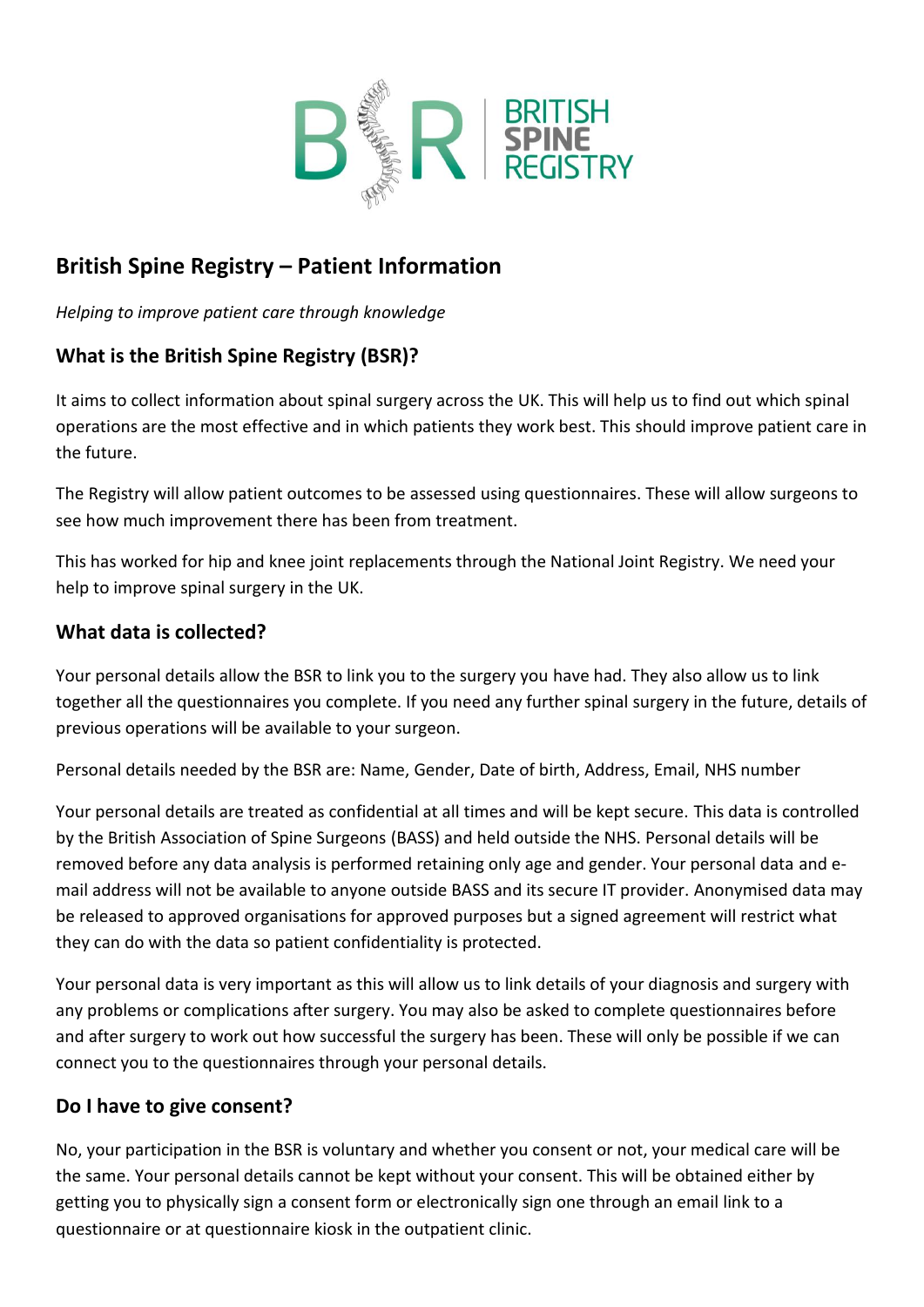You can withdraw your consent at any time or request access to your data by contacting your Consultant.

#### **Research**

Your consent will allow the BSR to examine details of your diagnosis, surgical procedure, any complications, your outcome after surgery and your questionnaires. These are known as 'service evaluations' or 'audits'.

Operation and patient information including questionnaires in the BSR may be used for medical research. The purpose of this research is to improve our understanding and treatment of spinal problems. The majority of our research uses only anonymised information that means it is impossible to identify individuals. From time to time researchers may wish to gather additional information. In these cases, we would seek your approval before disclosing your contact details. You do not have to take part in any research study you are invited to take part in and saying no does not affect the care you receive.

All studies using data from the Registry will be recorded on the BSR website: [www.britishspineregistry.com](http://www.britishspineregistry.com/)

## **Children**

Parents are asked to consent for data to be collected from their child. Looking at the outcome of spinal surgical procedures is just as vital in children as it is in adults.

## **Can I find out more information?**

The BSR website [\(www.britishspineregistry.com\)](http://www.britishspineregistry.com/) contains more information including details of any studies and any information obtained through the Registry data.

If you want to see what data is stored on you, please write us at the BSR Centre (see below).

## **Contact Details:**

Visit our website at:

[www.britishspineregistry.com](http://www.britishspineregistry.com/)

Send an email to:

[Customer.support@amplitude-clinical.com](mailto:Customer.support@amplitude-clinical.com)